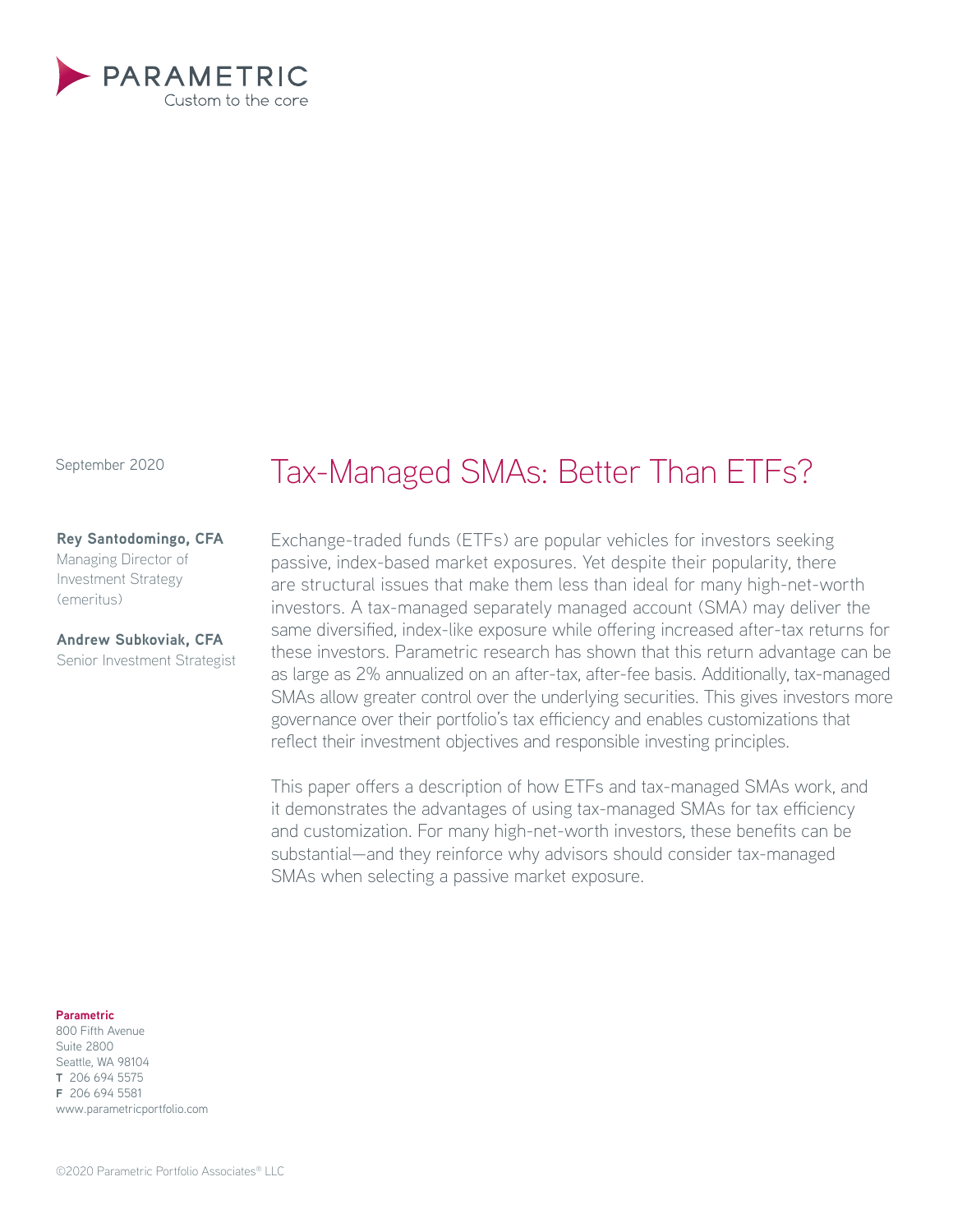# How ETFs work

ETFs have grown in popularity and assets in recent years. The oldest and largest fund, State Street's SPDR S&P® 500 Fund (SPY), started in 1993 and has nearly \$275 billion in assets under management today. SPY's success paved the way for a multitude of funds to develop for other market segments such as US small cap, developed international, and emerging markets. The most popular ETFs track well-known capitalization-weighted indexes published by S&P®, MSCI, and FTSE Russell. Newer ETFs move beyond these indexes to include strategies such as fundamentally weighted, equal-weighted, and low-volatility indexes. ETFs produce this exposure by replicating the stated index, which means purchasing all securities according to their index weight.

However, the primary use of ETFs continues to be passive exposure to cap-weighted indexes. These funds are naturally tax efficient due to the low turnover associated with broadly diversified indexes and the ability ETFs have to deliver low-basis securities for rebalances and withdrawals. This happens as part of the unique creation and redemption mechanism for ETFs. However, while ETFs may be appropriate for some investors, high-net-worth investors facing high tax rates and holding more complex investment portfolios may be better served through customized tax-managed SMAs.

# How tax-managed SMAs work

Like an ETF, a tax-managed SMA can provide investors with index-based market exposure. ETFs include a large range of cap-weighted indexes such as the S&P 500®, Russell 3000®, and MSCI EAFE—as well as alternatively weighted indexes such as the Research Affiliates Fundamental Index<sup>™</sup>. However, since not all indexes are available in ETF format (for example, the Russell Defensive Equity indexes), an even broader selection of indexes is available for SMAs. Additionally, SMAs can target blended benchmarks, and this blend can be changed dynamically over time as the investor's view changes.

Unlike ETFs—which are constrained to hold constituents at the index's prevailing weight—SMAs can have flexible holdings while still expressing a low tracking error to the underlying benchmark. This flexibility can result in added tax efficiencies because tax-managed SMAs can be designed to seek index returns similar to those of an ETF—but with the added ability to harvest losses. Realized capital losses are valuable because they can be used to offset capital gains, which can reduce an investor's overall tax bill. This is a prime benefit of the tax-managed SMA, since it passes capital losses to the individual investor—something an ETF can't do.

Consider a tax-managed portfolio benchmarked to the S&P 500® Index, for example. The portfolio is initially invested in about 250–400 securities selected to mimic the benchmark in terms of sector and industry weights—and with low tracking error. Care is also taken to ensure that the portfolio resembles the benchmark in terms of risk factors such as yield, beta, and market capitalization. After the initial portfolio is invested, it's monitored for risk and tax-loss harvesting opportunities. In a portfolio of 250–400 securities, some equity prices will rise while others fall. Securities with prices below their cost basis present opportunities to harvest losses. When such opportunities arise, the portfolio gets loss harvested. The tax lots exhibiting losses are sold and replaced with newly purchased securities in a manner that's mindful to not violate wash-sale rules. The intended result is a portfolio designed to closely track the benchmark on a pretax basis while also producing excess realized losses.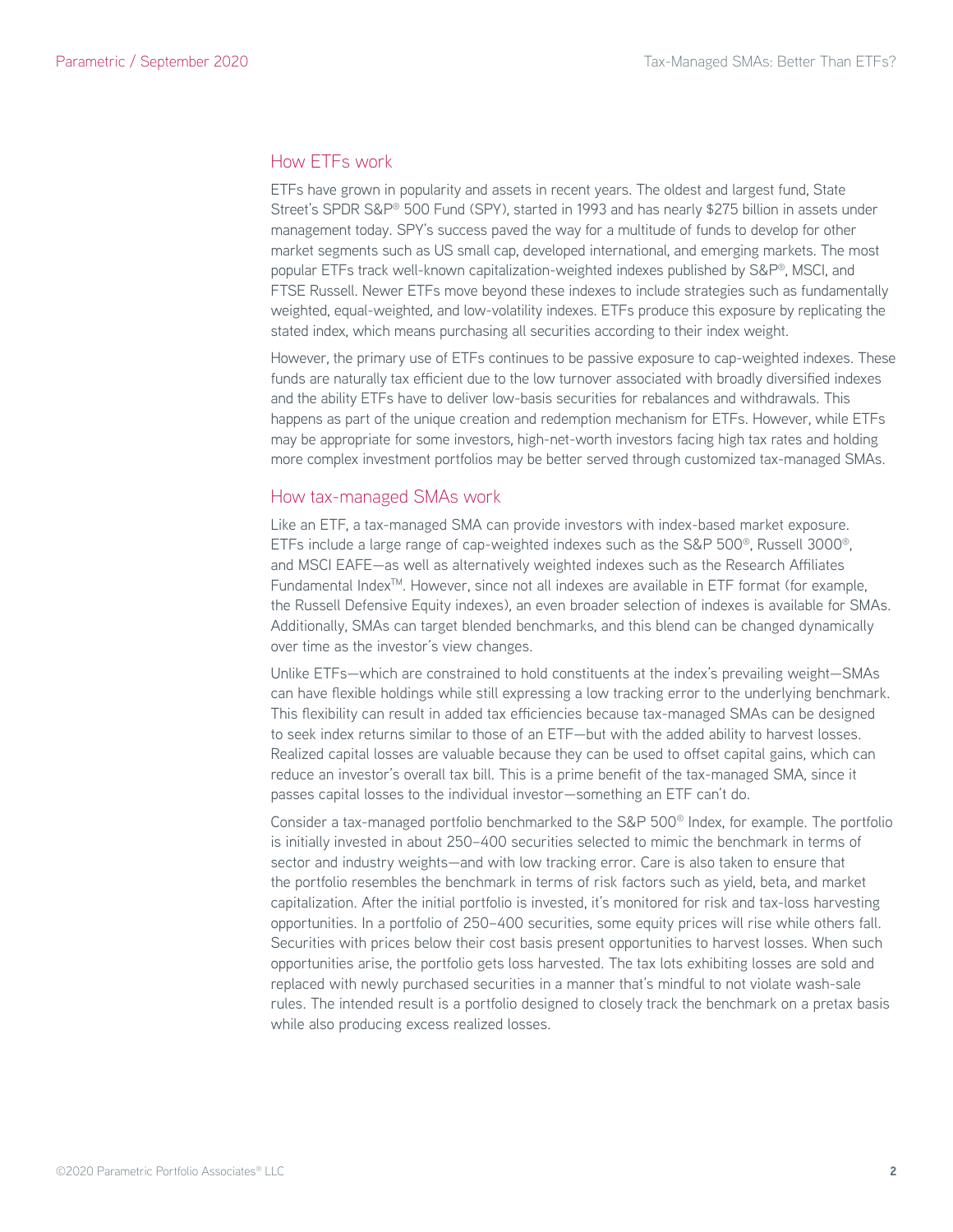Excess losses realized in the portfolio can also be used to offset gains that exist elsewhere in the investor's overall portfolio. Taxable gains may generate from the investor's active-manager investments, the sale of real estate, or the sale of concentrated stock positions. The goal is for the portfolio to track its target benchmark while helping investors pay less in taxes, which allows more of their money to remain invested. The compounding effect of this tax deferral can be quite powerful over time.

The primary goal of the portfolio is, of course, to capture the benchmark return, not to generate losses. But systematic loss harvesting takes advantage of the loss opportunities as they appear throughout the year. Figure 1 shows the percentage of winners and losers in the S&P 500® over the past 30 years. Notice that there are stocks that end the year with a negative return each year. Additionally, a lot of security movement occurs throughout the year that a SMA can capitalize on. Despite the limited number of securities that finished 2019 at a loss, for example, 23% of constituents had at least a 10% drawdown at some point during the year. By contrast, a slightly negative calendar year for returns resulted in 70% of constituents having a 10% drawdown during 2018.



#### Figure 1: Winners and losers in the S&P 500®, 1990–2019

Sources: Parametric, FactSet, 7/31/2020

# The tax efficiency of tax-managed SMAs versus ETFs

Passive ETFs are known for their tax efficiency due to low turnover and the delivery of low-basis stocks for large redemptions. However, this efficiency is limited to incurring very low taxes for ETF investors. Tax-managed SMAs go further, aiming to generate net capital losses through a combination of gain deferral and tax-loss harvesting. How large is this benefit?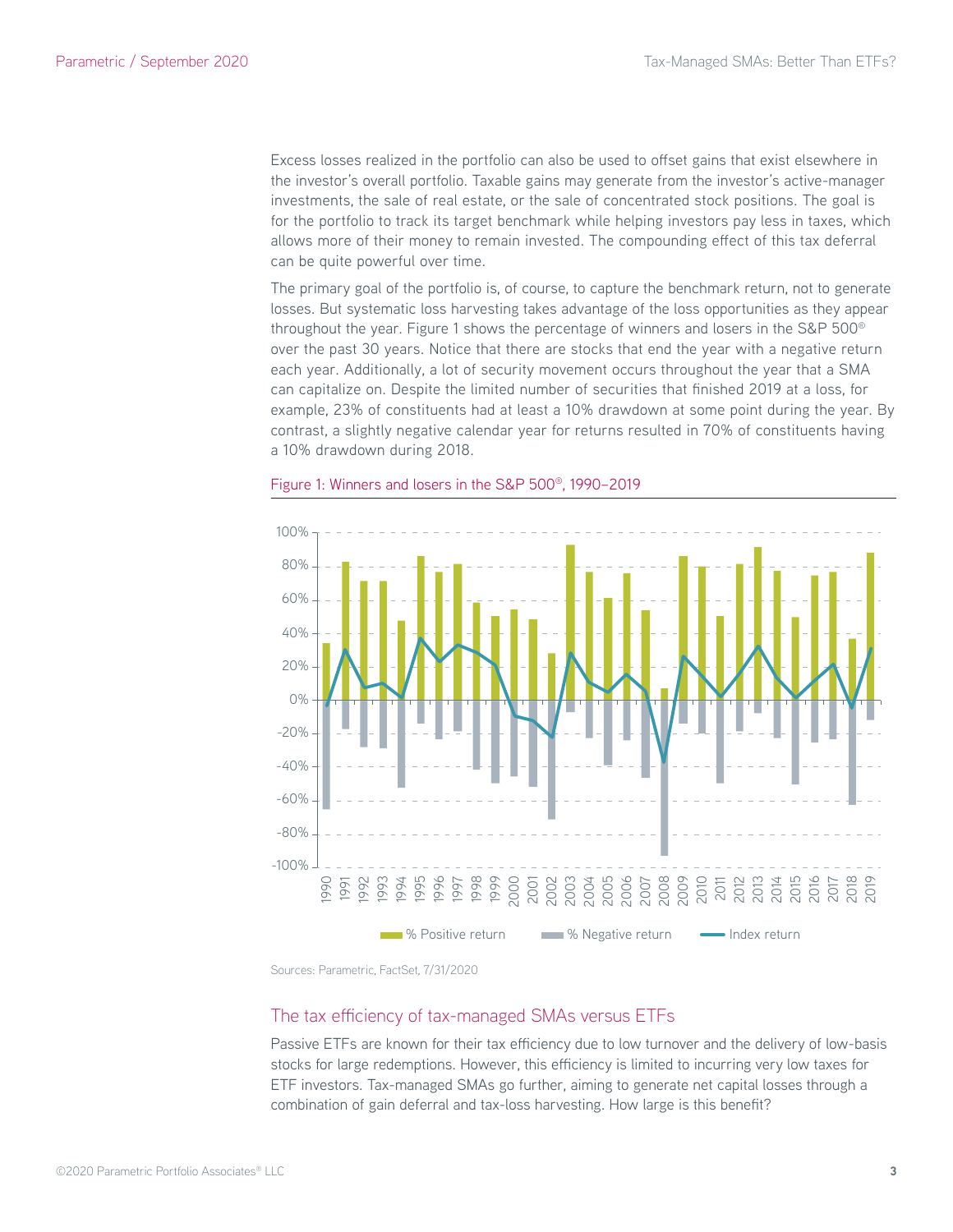To analyze the economic advantages of using a tax-managed SMA, we backtested the comparison of a tax-managed portfolio and a buy-and-hold ETF portfolio. In the analysis we assume that \$1 million is invested in a tax-managed SMA. We ran three separate backtests for differing time horizons ending on December 31, 2019, to examine the results in varying market environments. Throughout the backtests, the tax-managed portfolio was harvested for losses and the annual tax benefit was assumed to grow at the same rate as the portfolio. At the end of the period, we liquidated the portfolio and subtracted the associated tax costs. For the ETF portfolio we assumed an initial \$1 million investment in the SPY (S&P 500® ETF). Dividends were reinvested into the ETF, and the portfolio was liquidated at the end of the period. We assumed a management fee of 35 basis points (bps) for the SMAs. The SPY ETF currently has an expense ratio of 0.09%, but typical expense ratios for US large-cap and developed international equity range from 0.03% to 0.34%. The results of the backtest are shown below.

# Figure 2: Hypothetical backtest comparing a tax-managed SMA to an ETF portfolio over 5, 10, and 15 years, ending 12/31/2019 (net of management fees)

|                                     | 5 years     |             | 10 years    |             | 15 years    |             |
|-------------------------------------|-------------|-------------|-------------|-------------|-------------|-------------|
|                                     | <b>SMA</b>  | <b>SPY</b>  | <b>SMA</b>  | <b>SPY</b>  | <b>SMA</b>  | <b>SPY</b>  |
| Starting market value               | \$1,000,000 | \$1,000,000 | \$1,000,000 | \$1,000,000 | \$1,000,000 | \$1,000,000 |
| Ending market value                 | \$1,705,024 | \$1,687,529 | \$3,481,465 | \$3,357,063 | \$3,421,003 | \$3,342,833 |
| Cost basis                          | \$943,216   | \$1,091,840 | \$1,328,218 | \$1,286,528 | \$1,176,465 | \$1,364,758 |
|                                     |             |             |             |             |             |             |
| Added value of loss harvesting      | \$117,835   | \$0         | \$151,712   | \$0         | \$523,127   | \$0         |
| Liquidation taxes                   | \$181.310   | \$141,774   | \$512,473   | \$492.787   | \$534,200   | \$470.782   |
| Total value (preliquidation)        | \$1,822,859 | \$1,687,529 | \$3,633,178 | \$3,357,063 | \$3,944,130 | \$3,342,833 |
| Total value (postliquidation)       | \$1,631,745 | \$1,545,755 | \$3,098,049 | \$2,864,275 | \$3,316,829 | \$2,872,051 |
| Annualized return (preliquidation)  | 12.8%       | 11.0%       | 13.8%       | 12.9%       | 9.6%        | 8.4%        |
| Annualized return (postliquidation) | 10.3%       | 9.1%        | 12.0%       | 11.1%       | 8.3%        | 7.3%        |
| Annualized SMA benefit over ETF     |             |             |             |             |             |             |
| Preliquidation                      | 1.7%        | ÷           | 0.9%        |             | $1.2\%$     |             |
| Postliquidation                     | 1.2%        |             | 0.9%        |             | 1.0%        |             |

Source: Parametric. Hypothetical performance is for illustrative purposes only, does not represent actual returns of any investor, and may not be relied on for investment decisions. Actual client returns will vary. All investments are subject to loss. Please refer to the disclosures for important information. Assumes highest marginal federal tax rates. For short-term gains, the highest US federal marginal income tax rate is 37% plus the 3.8% net investment income tax, for a combined rate of 40.8%. For long-term gains, the highest US capital gains tax rate is 20% plus the 3.8% net investment income tax, for a combined rate of 23.8%.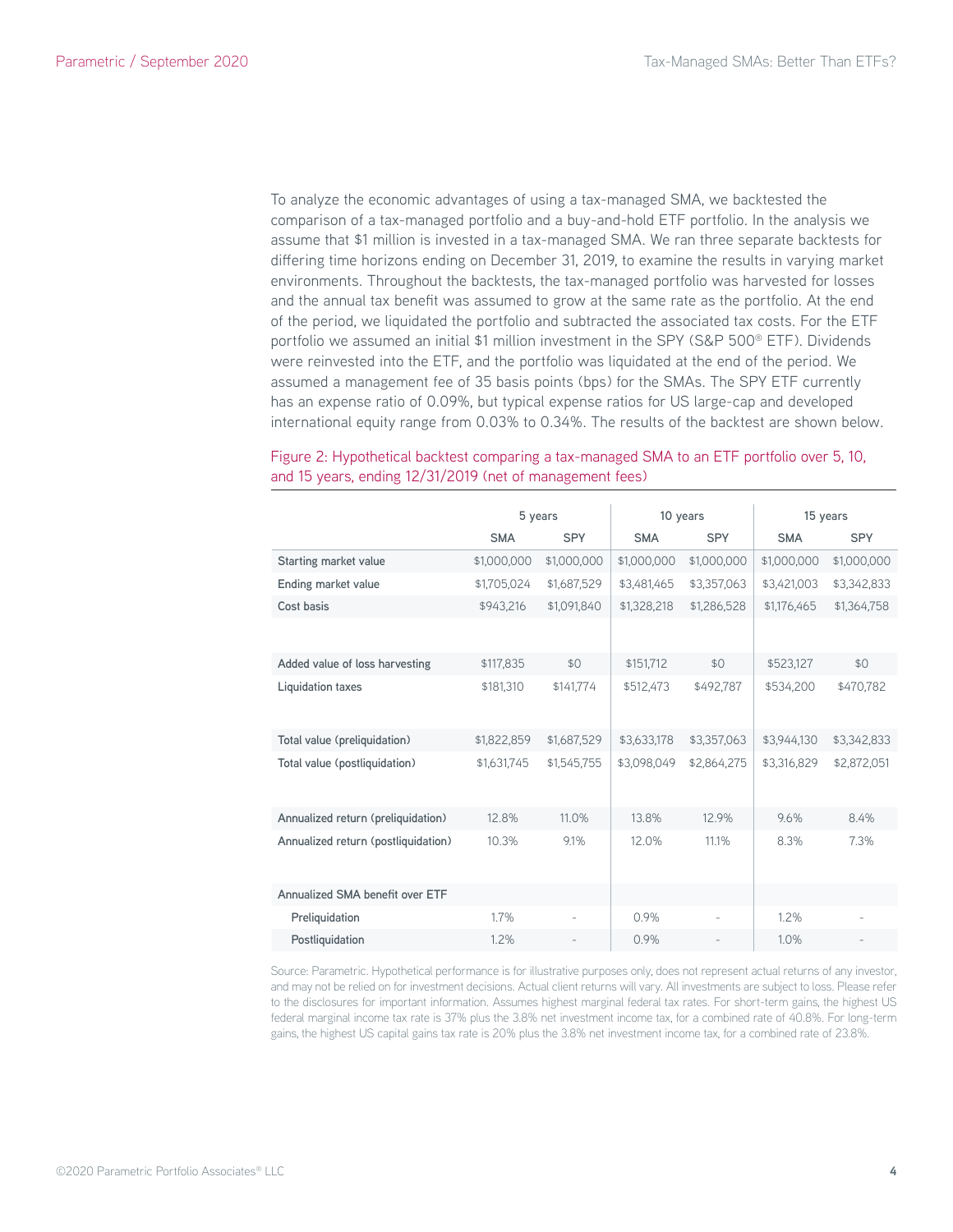As shown in figure 2, the ultimate liquidation tax cost of a tax-managed SMA is higher than that of the ETF portfolio. This is the result of systematic loss harvesting and tax deferral. The process of loss harvesting in a tax-managed portfolio results in a lower cost basis and a higher liquidation tax cost compared with an unmanaged ETF. However, loss harvesting allows the investor to defer payment of current taxes. The value of the deferral depends on the tax benefit's growth rate and the deferral's length of time. We describe loss harvesting in a passive portfolio as a form of tax deferral because some investors will eventually pay the tax on liquidation of the portfolio. For these reasons it's important to consider the value of tax deferral balanced against the cost of liquidation. Nonetheless, the backtest results show that the tax-managed SMA realized a higher postliquidation annualized growth rate than the ETF portfolio, net of fees.

Additionally, the five-year results are the strongest, indicating a net-of-fees annualized benefit of 1.2% to 1.7% depending on whether the assets compared are liquidated. The strongest results from tax management tend to accrue in the earliest years, and this five-year time horizon benefits from annualizing those strong, early returns. However, the 15-year results are better than the 10-year results. The 15-year window includes the global financial crisis of 2007–2008, a rich period for tax-loss harvesting. Conversely, the 10-year window is most interesting because it's a historic bull-market run with very low market volatility and excludes both the global financial crisis and the 2020 public health crisis. Yet the tax-managed SMA still delivered 80 bps of excess net-of-fees performance.

The effects of tax management can be powerful. The benefits are best achieved with a longterm time horizon that takes advantage of both market volatility and the compounding effects of tax deferral. However, there exists a wide spectrum of additional features besides higher aftertax return that can benefit users of tax-managed SMAs.

# Additional benefits of tax-managed SMAs

In addition to passing through losses, SMAs offer a number of other potential tax advantages.

#### **Transitions**

When an ETF investor decides to make a style change, this can be quite tax inefficient. For example, in a switch from large cap to large-cap value, the investor is forced to liquidate large-cap ETF shares to fund a position in a large-cap-value investment. If the position has appreciated, the liquidation of the shares comes with a tax cost. Alternatively, the investor can more smoothly transition the holdings in existing accounts to the new investment mandate with a tax-managed SMA. The SMA manager can identify security positions that overlap between the old and new mandates. Overlapping securities will be held through the transition, avoiding unnecessary tax and transaction costs.

#### **Asset-class rebalancing**

The access to individual positions and tax lots provided by a tax-managed SMA also allows for potential cost savings during portfolio rebalances and transitions. If the investor decides to trim equity exposure, the portfolio manager can select the most tax-efficient lots to sell that will help minimize the tax impact of the changes. An ETF investor may also choose specific tax lots—but at the ETF level only and not at the individual company level. Access to individual securities and tax lots in the SMA structure provides a higher level of granularity and potential for tax efficiency than a comparable ETF.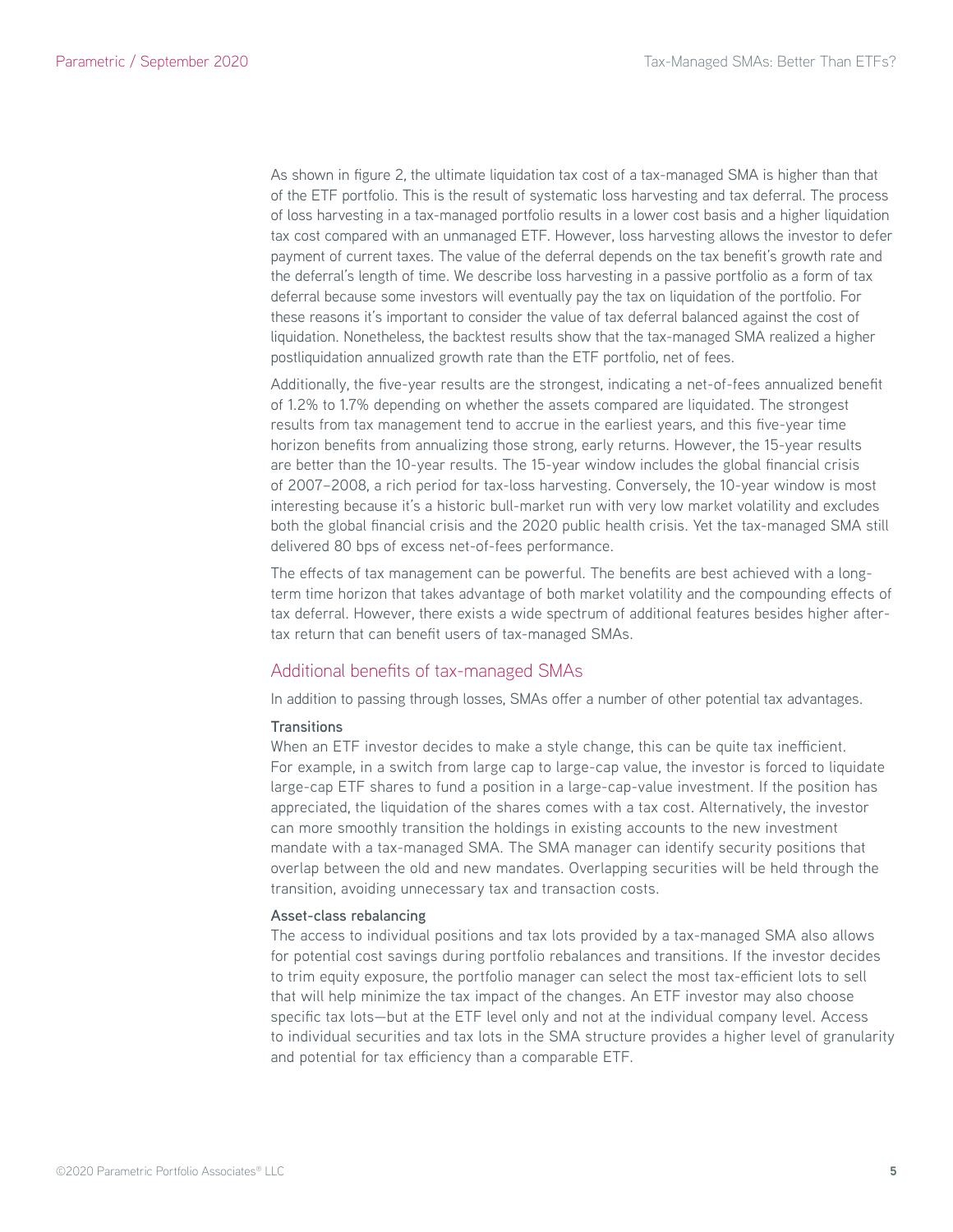#### **Charitable gifting**

Investors can also use tax-managed SMAs as a vehicle for tax-efficient charitable gifting. In any broadly diversified portfolio, some positions can become highly appreciated. Gifting highly appreciated tax lots enables the investor to fulfill charitable-gifting goals while potentially reducing current and future tax liability. ETFs don't provide access to underlying positions and can't be used for this purpose.

Investors can also use SMAs to design a customized portfolio to reflect their unique situations and viewpoints.

#### **Control over the underlying exposure**

The underlying index exposure of an ETF is typically decided by an ETF sponsor. If an investor disagrees with changes in the underlying exposure, they may face a large tax hit for selling out of highly appreciated ETF shares. In the past few years, for example, popular ETF and index providers have added China A-shares to their emerging markets products—a decision unpopular among some investors. Investors are then forced into a dilemma in which they must choose between liquidating the whole fund and incurring taxable gains or holding an exposure they don't condone. With a tax-managed SMA, that exposure decision lies entirely with the owner of the account. Such dramatic shifts in exposure require the investor's consent.

#### **Concentrated stock holdings**

Investors with concentrated holdings in a single company can choose to sell some of their stock and buy a diversified ETF. However, buying an index ETF that invests in the same stock, industry, and sector as the concentrated stock position can be counterproductive in terms of maximizing diversification. Alternatively, the investor can design a custom tax-managed SMA that reduces overlap with the concentrated stock holding by excluding the stock, industry, or sector, improving overall diversification. A careful analysis of correlation is required to select the proper exclusions. Additionally, the tax-managed SMA can use harvested losses to offset the gains that accompany the sale of concentrated stock positions.

#### **Responsible investing**

Tax-managed SMAs allow investors to customize their passive exposure to align their investments with their ESG principles and exclude securities issued by companies whose business practices conflict with those principles. For example, certain Catholic investors may choose to exclude companies involved in adult entertainment or that support abortion providers. Other investors may choose to divest from companies involved in fossil fuels. Tax-managed SMAs let investors design their exposure to exclude selected companies while relying on SMA managers to optimize their portfolios to capture the benchmark return as closely as possible.

#### Conclusion

Although ETFs and tax-managed SMAs provide transparent passive equity exposure, the structure of separate accounts offers certain advantages over ETFs from both tax-efficiency and flexibility perspectives. Loss harvesting in an SMA potentially increases annualized after-tax returns by up to 2%. Additional tax efficiency is possible through opportunities for charitable gifting of highly appreciated securities and tax-efficient rebalancing and transition. Further, customization of SMAs enables investors with concentrated stock holdings to enhance overall diversification and to express their social views in the portfolio through screens and optimization. While smaller accounts are well served by a simple ETF solution, investors with larger accounts should consider the additional benefits of a tax-managed SMA.